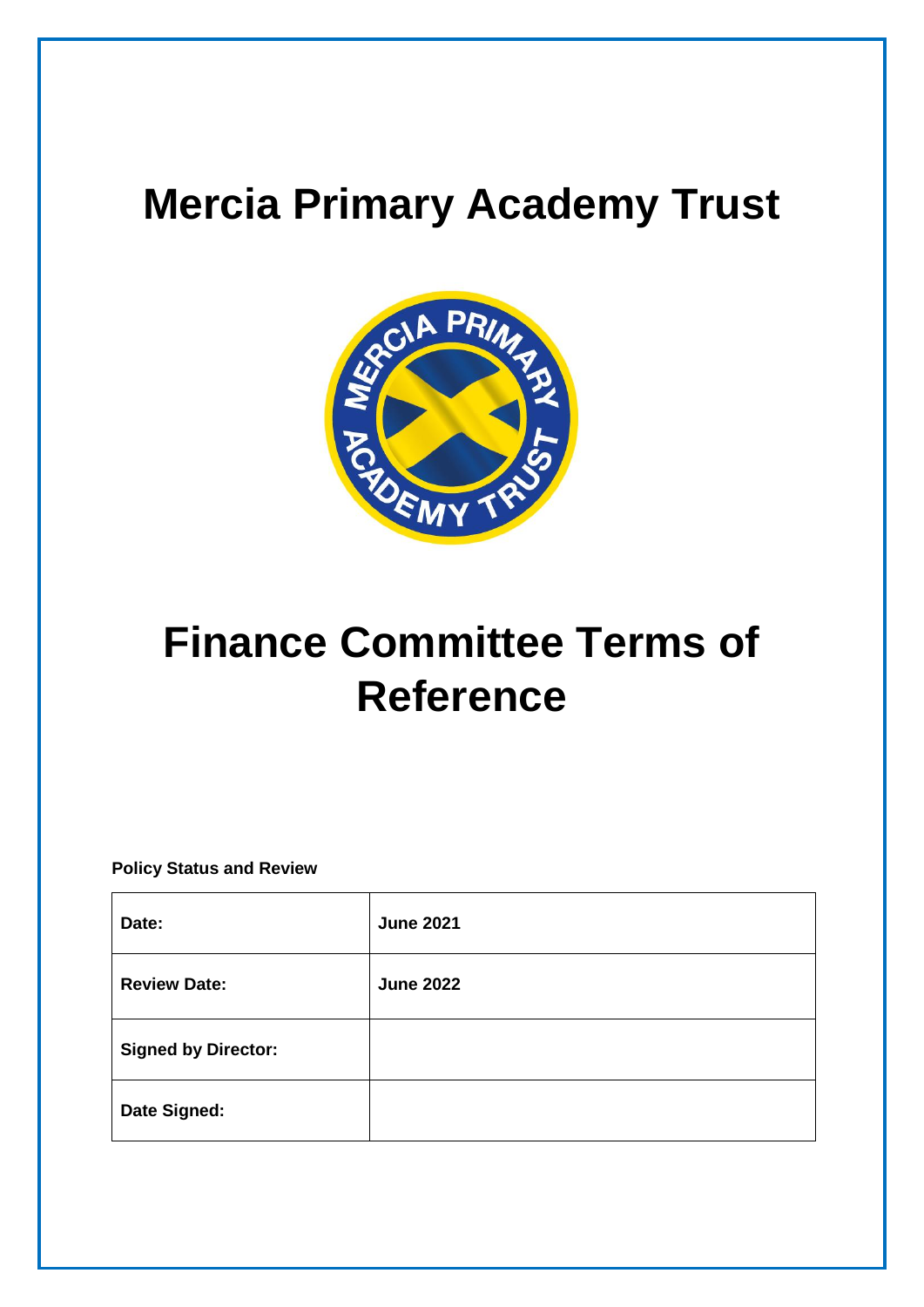#### **Membership**

The Governing Body shall determine and review annually at the first meeting of the school year, the establishment, terms of reference, constitution and membership of the committee. The Bursar will be an associate member of this committee.

Membership should be a minimum of 5 governors, the Headteacher or other agreed representative and Associate members as appropriate.

#### **Chairing**

The committee will appoint the Chair and Vice-Chair of the committee.

#### **Attendance**

Members of the committee, the Headteacher (if not a member), and the clerk to the committee have a right to attend committee meetings. Any other member of the governing body may also attend and the committee may allow other persons to attend.

#### **Quorum**

The quorum for committee meetings shall be determined by the committee, but must be at least three governors who are members of the committee. The committee shall not meet without the Headteacher, or a nominated substitute being present.

#### **Meetings**

The committee shall meet at least once per term; any additional meetings will be called as and when necessary. At least 7 days' notice must be given when calling a meeting.

#### **Clerking**

The committee shall appoint a clerk for the committee. This must not be the Headteacher, but committee members may act as clerk in the absence of a formally appointed clerk.

#### **Terms of Reference**

The committee shall have absolute discretion in the following:

1. Oversight of the day-to-day operation of the Academy Finances, with due regard for the requirements of the Academies Financial Handbook and the Academy Funding agreement.

2. In consultation with the Head-teacher and Bursar, recommend for approval, to the full governing body, the first formal budget plan of the financial year.

3. To establish and maintain a 3-year rolling, indicative oversight of the Academy budget.

4. To prepare and review the detail financial policy statements, including consideration of longterm planning and resourcing.

5. To monitor the implementation and operation of the Academy's Financial Policy and Procedures by the appointment of 'an independent reviewer.'

6. To maintain a Charging Policy for the school.

7. To monitor income and expenditure of all funds and to report the financial situation to the full governing body each term.

8. To monitor the impact of spending decisions upon educational achievement in the school.

9. To recommend for approval by the governing body the level of delegation to the Headteacher for the day-to-day financial management of the school.